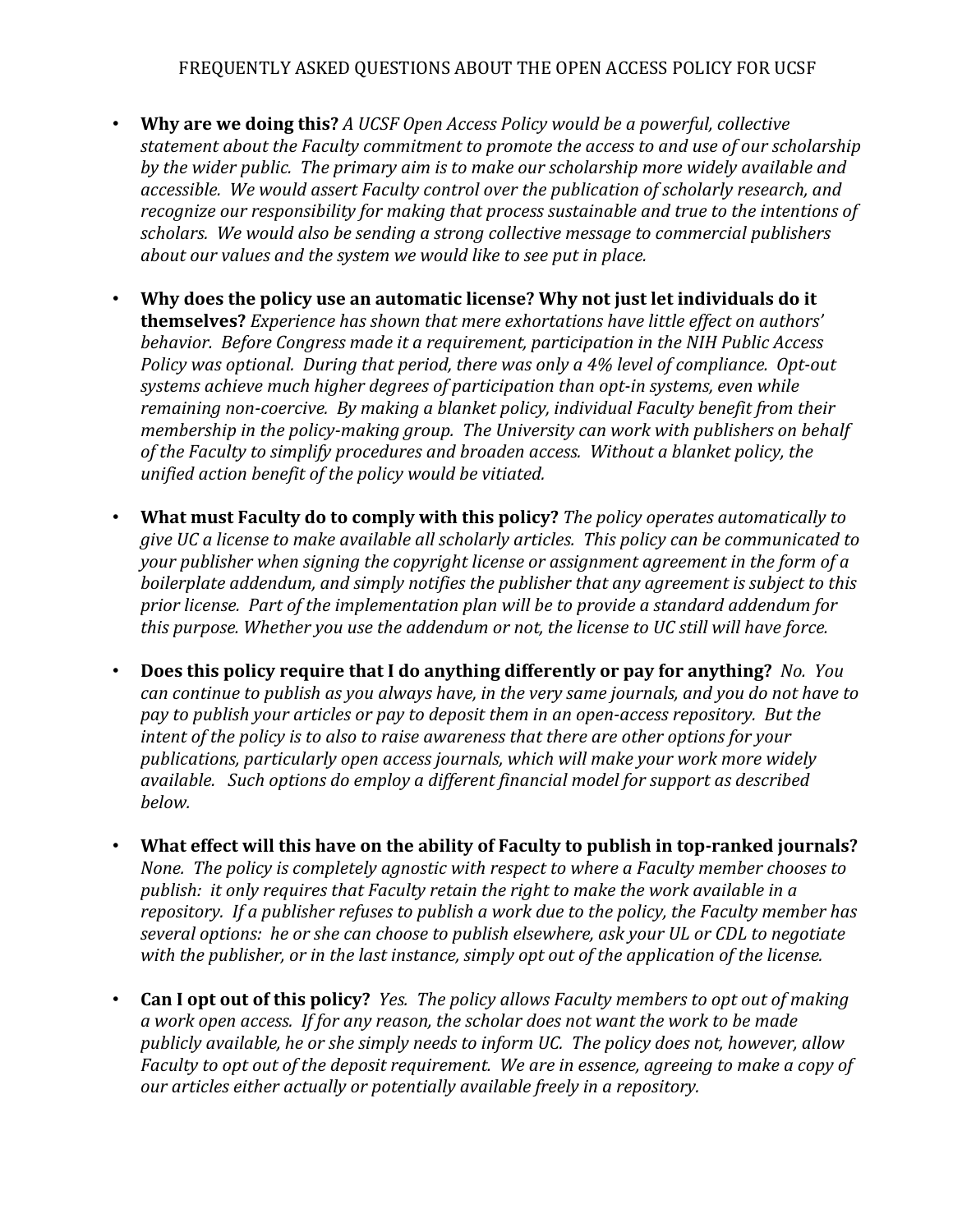- *Doesn't this opt-out approach mean that the policy has no teeth? Won't publishers just* demand that all authors opt out? Many publishers already allow deposit of articles in *their standard agreements, and will have no issue with this policy. A goal of this policy is not* to make large publishers capitulate to Faculty demands for open access, but to find ways to *make our work have greater impact and accessibility. If there is any message to publishers, it* is that we hope they will continue to explore options for more sustainable open access publishing solutions in the future, so that policies such as this one become unnecessary.
- **Why require Faculty to deposit an article even if they opt out of the Open Access requirement?** There are at least three possible advantages: 1) it allows the Faculty *member to change their mind later; 2) it allows an independent entity (UC/CDL) to preserve a* copy of any publication in the case that a publisher goes out of business or decides to sell or *close a particular journal or venue; and 3) it retains for the Faculty member the right to republish an article in another venue in the case that a publisher refuses permission. An unintended effect might be the creation of a robust archive of UC Faculty publications for the purposes of review for promotion and tenure.*
- **Would a UC Open Access policy increase Faculty vulnerability to piracy of our intellectual property?** Will it enable plagiarism? The policy creates an open access *version of a scholarly article covered by copyright. All of the rights and duties that exist in the case of traditional publication remain in the case of the Open Access version, including the* ability to prosecute in cases of piracy or plagiarism. If anything, it will deter piracy by allowing access to a freely available version of an article that might otherwise be distributed *unlawfully.* Plagiarism is something that cannot be addressed by an open access policy.
- **What version will I submit to the repository?** The policy requires that the author submit the "final version"—which usually means the manuscript copy post-peer review but before a publisher typesets and finalizes it. In the case that the author is publishing in an open access *journal, the version submitted might be the final published version.*
- **Publishers usually require Faculty to check a box indicating transfer of copyright before a paper is published.** Would Faculty be in compliance with the policy if they checked the box? Faculty will be free to transfer their copyright to whomever they wish, but articles would henceforth be subject to a pre-existing license. In practice, Faculty may opt out of the Open Access requirement, meaning that the policy requires only that a copy of the pre-publication version of an article be deposited with UC, though not made available. *Publishers should be alerted to the policy using a standard addendum. Faculty might also want to think carefully about transferring copyright to any publisher, and instead offer a license.* Many Faculty routinely modify their agreements to do just that, and many publishers *comply.*
- **What do Faculty need to do to comply with the policy?** Not much. Simply notify the publisher of the policy when signing the final publishing agreement and deposit a copy of the article, upon publication, within UC's eScholarship open access repository. UC's eScholarship repository already houses over 7,000 postprints within its more than 45,000 UC-affiliated publications. If your articles are already deposited in PubMed Central per NIH policy, then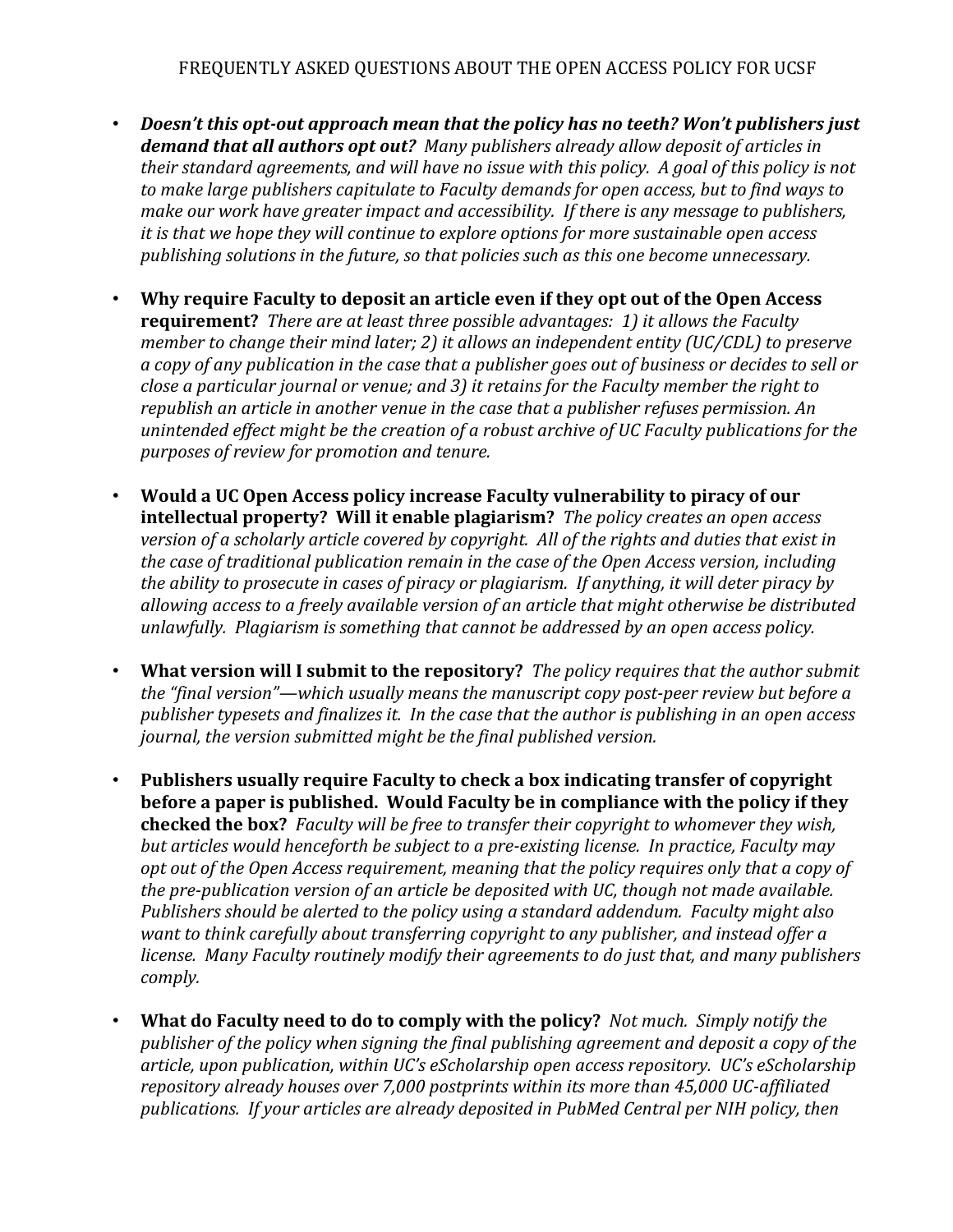*you* will continue to deposit there with the understanding that a copy will also be harvested and deposited in eScholarship, unless you opt out of this policy altogether. The eScholarship submission process will be quite minimal and involve a simple web form. The UL's and CDL's *technical teams intend to refine this process further by developing a system that, upon* receipt of a document, will harvest all of that publication's available, pertinent metadata and *return* the information to the author for approval prior to final submission.

- **Is OA a scheme to move the burden of subscription costs on to Faculty?** No. Open Access is an effort to make research publications as widely available as possible. To do so, we *must shift from the standard subscription-based model (i.e., payment for access)* to a model that supports the publication of freely accessible research through contributions from funders, institutions, and/or authors. Currently, University libraries pay for ever-increasing subscriptions to journals, and so the burden of costs already fall on Faculty in the form of reduced library services, access, and staff.
- *I've never paid to publish before, why should I do so now? Authors have historically* paid for reprints, page charges, color plates, etc. In some cases these would have been more expensive then current OA publication fees. For conferences, authors routinely pay submission fees for abstracts or to print posters. Authors also pay for reagents, materials, and other parts of a publication (e.g., statistics, sequencing, or illustrations). Paying for someone to publish your paper can be seen as just another contracted service in support of *your research.*
- **Will NIH pay for publication costs?** *Yes. According to published NIH policy, "The NIH will* reimburse publication costs, including author fees, for grants and contracts on three *conditions:* (1) such costs incurred are actual, allowable, and reasonable to advance the *objectives of the award;* (2) costs are charged consistently regardless of the source of support; (3) all other applicable rules on allowability of costs are met."
- **Will my Institution help pay for publication costs?** *Yes. In lieu of subscription costs, the library* will have resources available to support Faculty publications in Open Access journals.
- Are OA journals peer-reviewed to the same degree as more traditional publications? *Yes. A journal's economic or access policy does not determine its peer review policy. Most* scholarly journals, whether open access or controlled-access journals, are rigorously peerreviewed, and usually by Faculty just like us. There are both open and controlled journals *that are not peer-reviewed. Many publishers now have an open access option for individual* articles. This open access option does not change the quality of the peer review or editorial *process for those journals or articles.*
- There are a lot of bad open access journals out there, how do we distinguish the good journals from the bad ones? *Open access is not a designation of quality. OA journals* should be judged by exactly the same criteria as any traditional publication: the caliber of the research published, the peer review process, the composition of the editorial board and staff, *impact factors or any other trusted metrics of quality.*